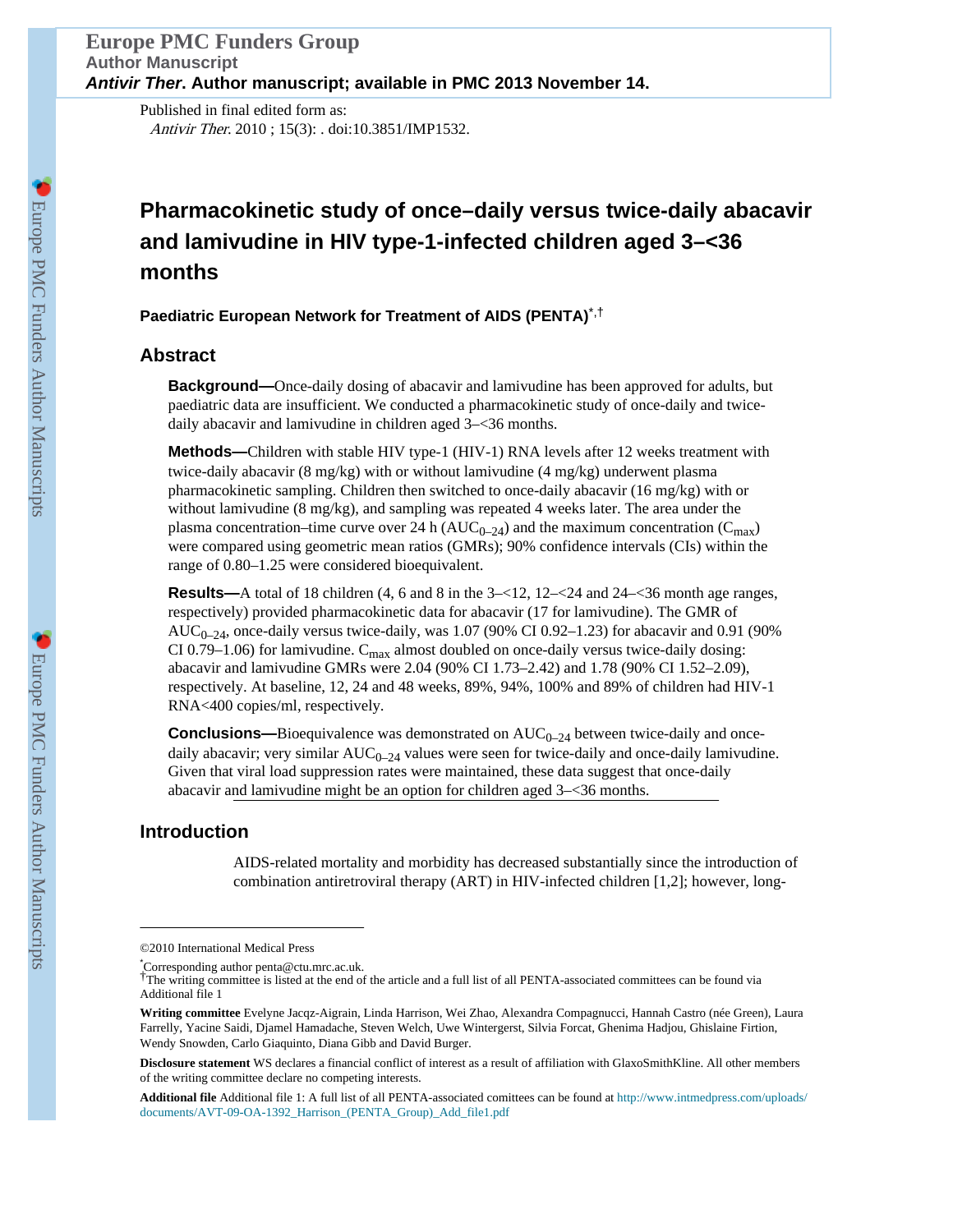term therapeutic success depends on good adherence [3–6]. Adherence is related to several factors, including volume and palatability of medication, the complexity of medication schedules and interference with daily activities [6–9]. In adults, once-daily medication has been shown to enhance adherence and patient satisfaction with ART [10–13]. Good adherence and acceptability to once-daily ART has also been reported in children [14].

Abacavir and lamivudine have been approved for once-daily dosing for adults [15,16]. PENTA 13, a pharmacokinetic (PK) study performed in HIV type-1 (HIV-1)-infected children aged 2–13 years, showed that abacavir and lamivudine taken once-daily were well tolerated and non-inferior in terms of PK profiles and continued HIV-1 RNA suppression, compared with corresponding twice-daily regimens [17]. However, only three children under 3 years of age were included. Very young children have a fluctuating gastrointestinal absorption rate, a larger volume of distribution for water-soluble drugs and faster renal clearance per kg body weight (the latter being the principal route of elimination for both lamivudine and abacavir metabolites); therefore, it might not be appropriate to extrapolate the findings of PENTA 13 to infants and younger children [16,18–20].

PENTA 15 (trial number ISRCTN38147516) was a multicentre, open-label, within-child, crossover PK study in HIV-1-infected children aged 3–<36 months. The aim of the study was to compare plasma PK parameters of once-daily versus twice-daily dosing of abacavir and lamivudine. Secondary objectives were to describe age-related differences in once-daily versus twice-daily PK parameters in three age groups (3–<12, 12–<24 and 24–<36 months), and to describe child and family acceptability of (and adherence to) once-daily compared with twice-daily dosage regimens.

## **Methods**

### **Study population**

HIV-1-infected children aged 3–<36 months taking twice-daily abacavir (Ziagen®; GlaxoSmithKline, Research Triangle Park, NC, USA) with or without twice-daily lamivudine (Epivir®; GlaxoSmithKline), both as oral solutions for at least 12 weeks as part of combination ART, were included. HIV-1 RNA levels were required to be either <400 copies/ml or if 400 copies/ml to be stable or decreasing and <20,000 copies/ml, with no plans to change medication in the next 12 weeks. Likewise, the percentage of CD4+ T-cells was required to be stable or rising prior to entry. Children were excluded if they had an intercurrent illness, were receiving concomitant therapy except prophylactic antibiotics or had abnormal renal or liver function (grade 3). The protocol was approved by the ethics committee for each participating centre. All parents/guardians provided written informed consent.

## **Study design**

At week 0, children on twice-daily abacavir 8 mg/kg (with or without twice-daily lamivudine 4 mg/kg) had blood samples taken at 0 (pre-dose), 1, 2, 3, 4, 6, 8 and 12 h after observed intake of medication. Children then switched to once-daily abacavir 16 mg/kg (and once-daily lamivudine 8 mg/kg if applicable). The same total daily dose of both drugs was given. Children took once-daily medication in the morning until the week 4 visit when a second PK sampling (at 0 [pre-dose], 1, 2, 3, 4, 6, 8, 12 and 24 h) was performed. Children were subsequently followed until week 48, with the intention for all to remain on once-daily abacavir (with or without once-daily lamivudine) at least until week 12. Switch back to twice-daily dosing was at the discretion of the physician and family. After week 4, oncedaily medication dosing could be changed from the morning to a different, but regular, time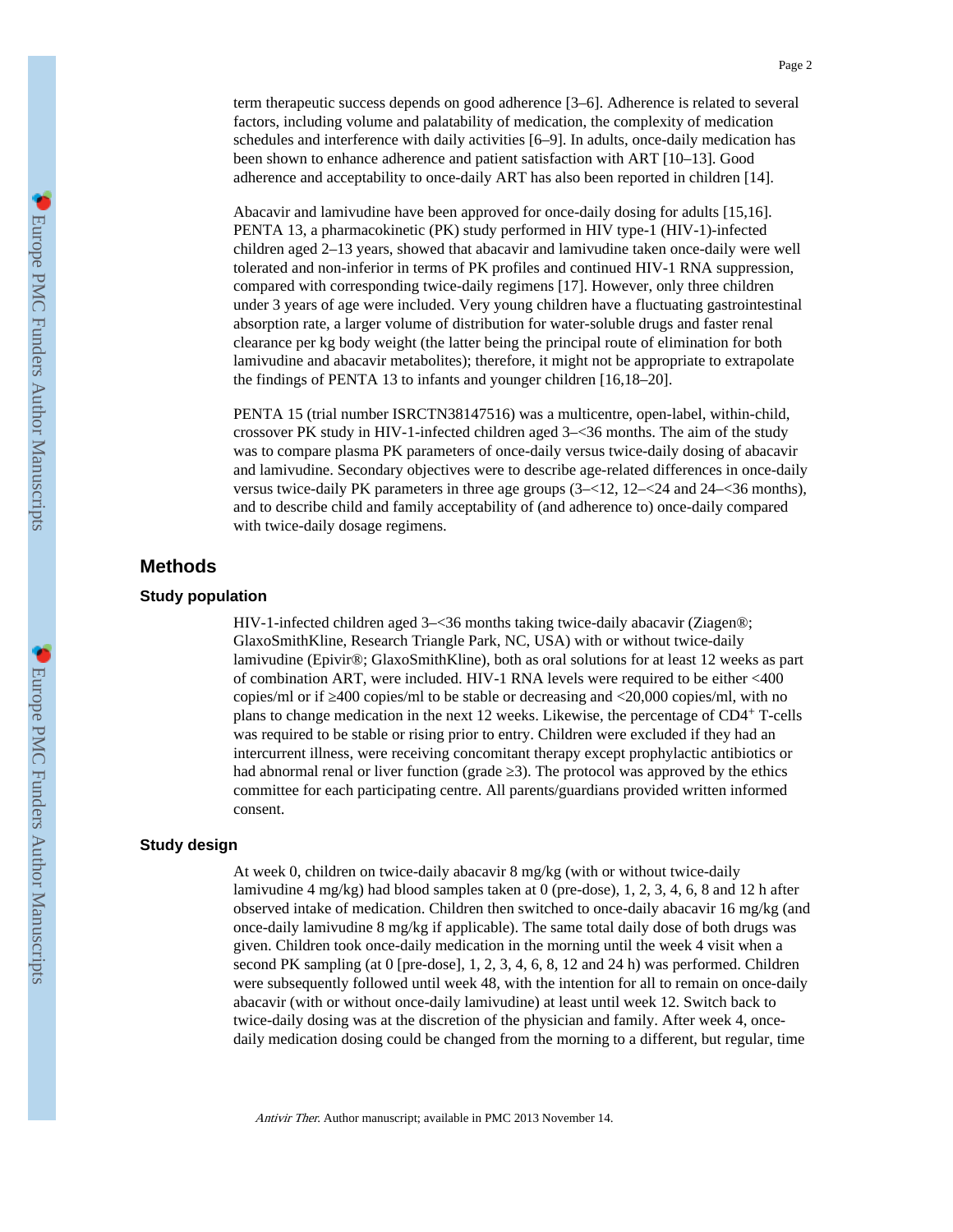of day. Carers were asked to complete questionnaires on adherence to ART (week 0, 4 and 12) and on acceptability of once-daily dosing (week 0 and 12).

#### **Pharmacokinetic analyses**

Plasma concentrations of abacavir and lamivudine were determined by a validated HPLC assay with ultraviolet detection at a wavelength of 260 nm; measurements were performed at the Department of Pediatric Pharmacology and Pharmacogenetics (Clinical Investigation Center CIC Inserm 9202, Hôpital Robert Debré, Paris, France). Methods were crossvalidated with the Department of Clinical Pharmacy of the Radboud University Nijmegen Medical Center (Nijmegen, the Netherlands), where the assay was developed [21]. The lower limit of quantification (LLQ) was 0.015 mg/l for both abacavir and lamivudine. PK parameters (area under the plasma concentration–time curve  $[AUC_{0-T}, h \bullet mg/l]$ , apparent oral clearance relative to body weight [CL/F/kg, l/(h•kg)], maximum plasma concentration [C<sub>max</sub>, mg/l]; minimum plasma concentration [C<sub>min</sub>, mg/l] and elimination half-life [t<sub>1/2</sub>, h]) were calculated using non-compartmental methods and the linear up/log down trapezoidal procedure within WinNonlin version 5.2 (Pharsight Corporation; Mountain View, CA, USA). The options 'uniform weighting' and 'best-fit' were used and concentrations below LLQ were set to '0' (when it appeared in the absorption phase) or 'missing' (when it appeared in the elimination phase). For  $AUC_{0-T}$ , T was 12 h for twice-daily and 24 h for once-daily dosing. Daily AUC ( $AUC_{0-24}$ ) was estimated for the twice-daily regimen by calculating  $AUC_{0-24}=2\times AUC_{0-T}$ .

#### **Sample size**

Target enrolment was 18 children, 6 in each age group: 3–<12, 12–<24 and 24–<36 months. If a child did not complete both PK evaluation days on twice-daily and once-daily regimens, their data was not evaluable for the purposes of the study and an additional child in the relevant age group was recruited as a replacement. On the basis of plasma abacavir PK data from the PENTA 13 study [17], the standard deviation of change in  $log_{10}(AUC_{0-24})$ between twice-daily and once-daily dosing was approximately 0.13  $log_{10}$  (h•mg/l). Eighteen children providing plasma abacavir PK data on both twice-daily and once-daily regimens was expected to provide at least 80% power for the width of the 90% confidence interval (CI) for the mean  $log_{10}(AUC_{0-24})$  difference between twice-daily and once-daily to be <0.113. For example, the 90% CI for a ratio of geometric mean  $AUC_{0-24}$  of 1.00 (no difference between twice-daily and once-daily  $AUC_{0-24}$  observed) would be 0.88–1.14.

## **Statistical analyses**

Statistical calculations were performed using Stata version 10 (StataCorp LP, College Station, TX, USA). For each child, ratios of  $AUC_{0-24}$ , CL/F/kg and C<sub>max</sub> for once-daily versus twice-daily were calculated. Overall geometric mean ratios (GMRs) were calculated after  $log_{10}$  transformation of the within-patient ratios. For AUC<sub>0–24</sub> and CL/F/kg, a GMR with 90% CI including 1.00 and falling entirely within the range 0.80–1.25 was considered bioequivalent. In each age group (3–<12, 12–<24 and 24–<36 months), geometric means (GMs) were calculated separately for twice-daily and once-daily; GMRs were calculated for once-daily versus twice-daily. Data were compared with published results from steady-state PK studies in children using 8 mg/kg twice-daily or 16 mg/kg once-daily abacavir and 4 mg/ kg twice-daily or 8 mg/kg once-daily lamivudine (tablets and oral solution; PENTA 13 [17]); comparisons were also made with adults using 300 mg twice-daily or 600 mg oncedaily abacavir tablets (CAL102120 [22]) and 150 mg twice-daily or 300 mg once-daily lamivudine tablets (EPV1001 [23]). Major resistance mutations were defined according to the 2008 International AIDS Society–USA guidelines [24].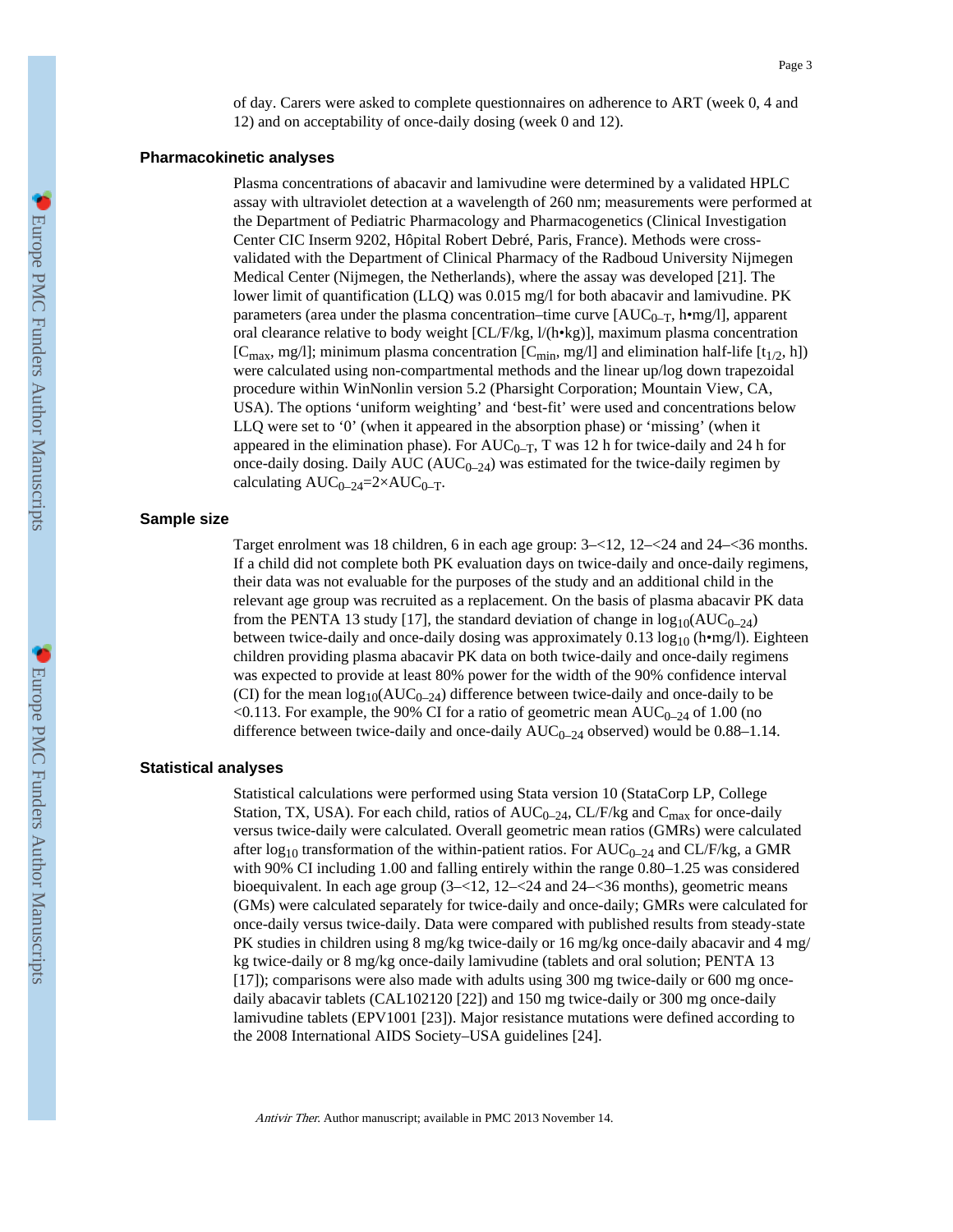# **Results**

A total of 18 children, enrolled between July 2006 and May 2008, had two evaluable PK days and were included in all main analyses (Figure 1). Safety and efficacy information on five children who commenced once-daily therapy, but who had incomplete PK data, is given separately (one switched back to twice-daily prior to the second PK day, two had lost samples from one PK day, and two had incomplete sample collection [only 4 and 5 samples were collected on the second PK day]). Six children were recruited but did not commence once-daily therapy and were not followed: two did not attend their first PK day and four had cannulation problems on their first PK day.

Baseline characteristics of the 18 vertically HIV-1-infected children (4, 6 and 8 children in age groups 3–<12, 12–<24 and 24–<36 months, respectively) with two evaluable PK days are given in Table 1. One child in the 24–<36 months age group was evaluated for abacavir only (Table 1). Prior to the study, many children had been exposed to two ART classes (7 [39%] to nucleoside reverse transcriptase inhibitors [NRTIs] and protease inhibitors, and 9 [50%] to NRTIs and non-nucleoside reverse transcriptase inhibitors). Two (11%) children had been exposed to all three classes. Sixteen (89%) children were taking all their ART drugs twice-daily and the remaining two were taking a mixture of twice-daily and once-daily medication (one taking emtricitabine once-daily and one taking nevirapine once-daily).

## **Pharmacokinetic analyses**

One child, who had a missing 1 h sample on their first PK day, was excluded from the  $C_{\text{max}}$ analysis (Figure 1). One child missed their 24 h sample on the second PK day and was excluded from  $C_{\text{min}}$  analysis. Three children vomited post-dose on their second PK day. One child (AUC<sub>0–24</sub> abacavir 21.54, AUC<sub>0–24</sub> lamivudine 7.35, CL/F/kg abacavir 0.72 and CL/ F/kg lamivudine 1.06) vomited approximately 50–100 ml at 20 min post-dose; all drugs were given again and the PK analysis restarted. One child  $(AUC_{0-24}$  abacavir 11.20, lamivudine 6.94; CL/F/kg abacavir 1.45 and lamivudine 1.10) had a very small vomit 20 min post-dose and drugs were not re-administered. One child  $(AUC_{0-24}$  abacavir 13.06, lamivudine 5.76; CL/F/kg abacavir 1.23 and lamivudine 1.17) vomited approximately 10 ml 1 h post-dose and drugs were not readministered. All three children were included in all PK analyses.

## **Abacavir pharmacokinetics**

For the 18 children with evaluable abacavir PK data, median (interquartile range [IQR]) doses were 8.04 mg/kg  $(7.74–8.25)$  for twice-daily and 16.02 mg/kg  $(15.53–16.26)$  for oncedaily. Bioequivalence between twice-daily and once-daily dosing was demonstrated on  $AUC_{0-24}$  (GMR once-daily versus twice-daily, 1.07 [90% CI 0.92-1.23]) and also for CL/F/ kg (Table 2 and Figure 2A). GMRs for  $AUC_{0-24}$  and  $CL/F/kg$  showed no linear trend with age ( $P=0.6$  for both). The GM of  $C_{\text{max}}$  was approximately double on once-daily compared with twice-daily dosing; there was no difference between age groups  $(P=0.3)$ .

The GMs of  $AUC_{0-24}$ , CL/F/kg and C<sub>max</sub> on twice-daily and once-daily dosing were comparable with data obtained in children aged 2–13 years (PENTA 13 [17]; Table 2). Slightly higher  $AUC_{0-24}$  and CL/F/kg were observed in children in both the PENTA 13 and 15 studies compared with adults [22].

## **Lamivudine pharmacokinetics**

For the 17 children with evaluable lamivudine PK data, median (IQR) doses were 4.04 mg/ kg (3.87–4.13) for twice-daily and 8.02 mg/kg (7.77–8.13) for once-daily. Very similar  $AUC_{0-24}$  values were seen for twice-daily and once-daily dosing of lamivudine (GMR once-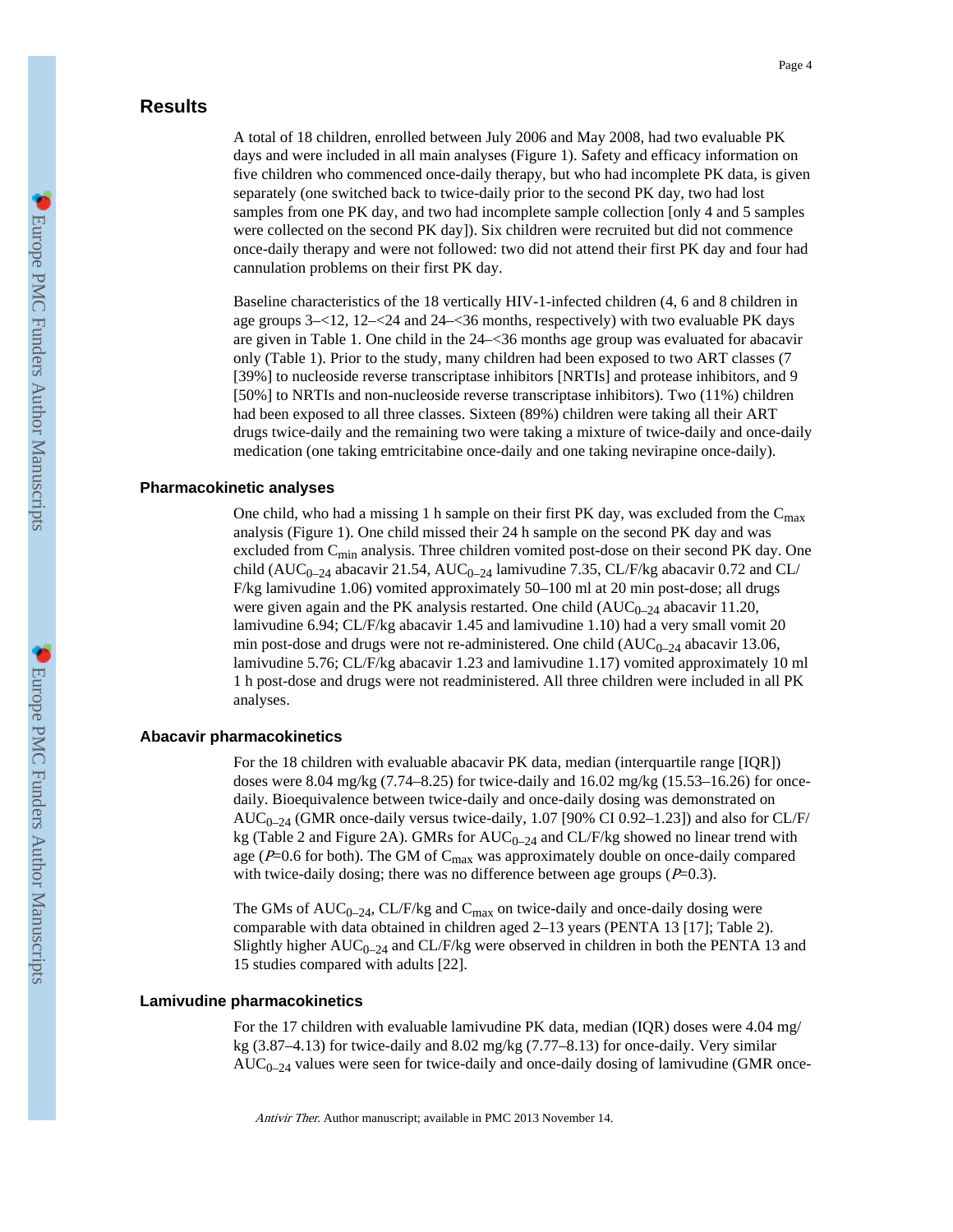daily versus twice-daily, 0.91 [90% CI 0.79–1.06]; Table 3 and Figure 2B), but higher than expected variability resulted in the 90% CI falling slightly outside the bioequivalence criteria. Similar results were observed for CL/F/kg. As for abacavir, the GM of  $C_{\text{max}}$  was approximately double on once-daily compared with twice-daily dosing. There were no statistically significant differences among age groups for all PK parameters ( $P=0.2$ ,  $P=0.3$ and  $P=0.1$  for AUC<sub>0–24</sub>, CL/F/kg and C<sub>max</sub>, respectively).

The GMs of  $AUC_{0-24}$ , CL/F/kg and  $C_{max}$  on twice-daily and once-daily dosing were comparable with data obtained in children aged 2–13 years (PENTA 13 [17]; Table 3). Additionally,  $AUC_{0-94}$  and  $C_{\text{max}}$  were similar to adult data [23], although the CL/F/kg was slightly higher in children.

#### **Safety and efficacy**

**Eighteen children with two evaluable pharmacokinetic days—**During the study, no child changed ART regimen and no child discontinued once-daily abacavir (or once-daily lamivudine if applicable) prior to week 12. One child switched back to twice-daily abacavir and lamivudine at week 16, owing to adherence concerns and fluctuating HIV-1 RNA levels (although at time of switching HIV-1 RNA was <50 copies/ml and subsequent results were >50 copies/ml). Three children, all on zidovudine, abacavir, lamivudine and nevirapine at baseline, discontinued zidovudine during the trial. Three children switched from twice-daily to once-daily nevirapine (one subsequently switched back to twice-daily after therapeutic monitoring) and two children switched to once-daily lopinavir/ritonavir. Overall, 5 (28%) children experienced a period of taking all their ART medication once-daily during the study.

Virological control was maintained throughout the study. At baseline, 4, 8, 12, 24 and 48 weeks, 89% (16/18), 93% (14/15), 93% (14/15), 94% (16/17), 100% (18/18) and 89% (16/18) of children, respectively, had HIV-1 RNA<400 copies/ml. Moreover, the proportion of children with HIV-1 RNA<50 copies/ml remained stable over time. The percentage of  $CD4+$  T-cells also remained stable. Of five children with HIV-1 RNA  $100$  copies/ml at screening, three had centralized resistance tests and no major mutations were detected (for the other two children, one sample could not be amplified and one had no stored sample). Six children had HIV-1 RNA 100 copies/ml during the first 12 weeks of follow-up and centralized resistance tests were performed on two (three could not be amplified and one had no stored sample), detecting no major mutations.

Four hospitalizations were reported as serious adverse events (one croup, one scalp laceration, one gastroenteritis, one diarrhoea and persistent vomiting [grade 2]); none were judged to be related to ART. Two children had adverse events (one diarrhoea and vomiting of medication [grade 2] and one febrile convulsion). No new CDC B and C events occurred during the study and no child discontinued treatment because of adverse events.

**Five children with incomplete pharmacokinetic data—**Among five children with incomplete PK data (Figure 1), three were followed until 48 weeks. All three remained on once-daily abacavir and lamivudine and had HIV-1 RNA<400 copies/ml throughout. One child was hospitalized to investigate vomiting and respiratory symptoms; tuberculosis was excluded and vomiting judged probably related to nevirapine. The other two children had limited follow-up data, but in both, vomiting was reported on once-daily abacavir and lamivudine. The first child had severe nausea after commencing once-daily therapy and switched back to twice-daily after 6 days. The second child was hospitalized at week 3 for vomiting with increase of transaminases (aspartate aminotransferase 59 U/l and alanine aminotransferase 46 U/l). This child remained on once-daily abacavir and lamivudine until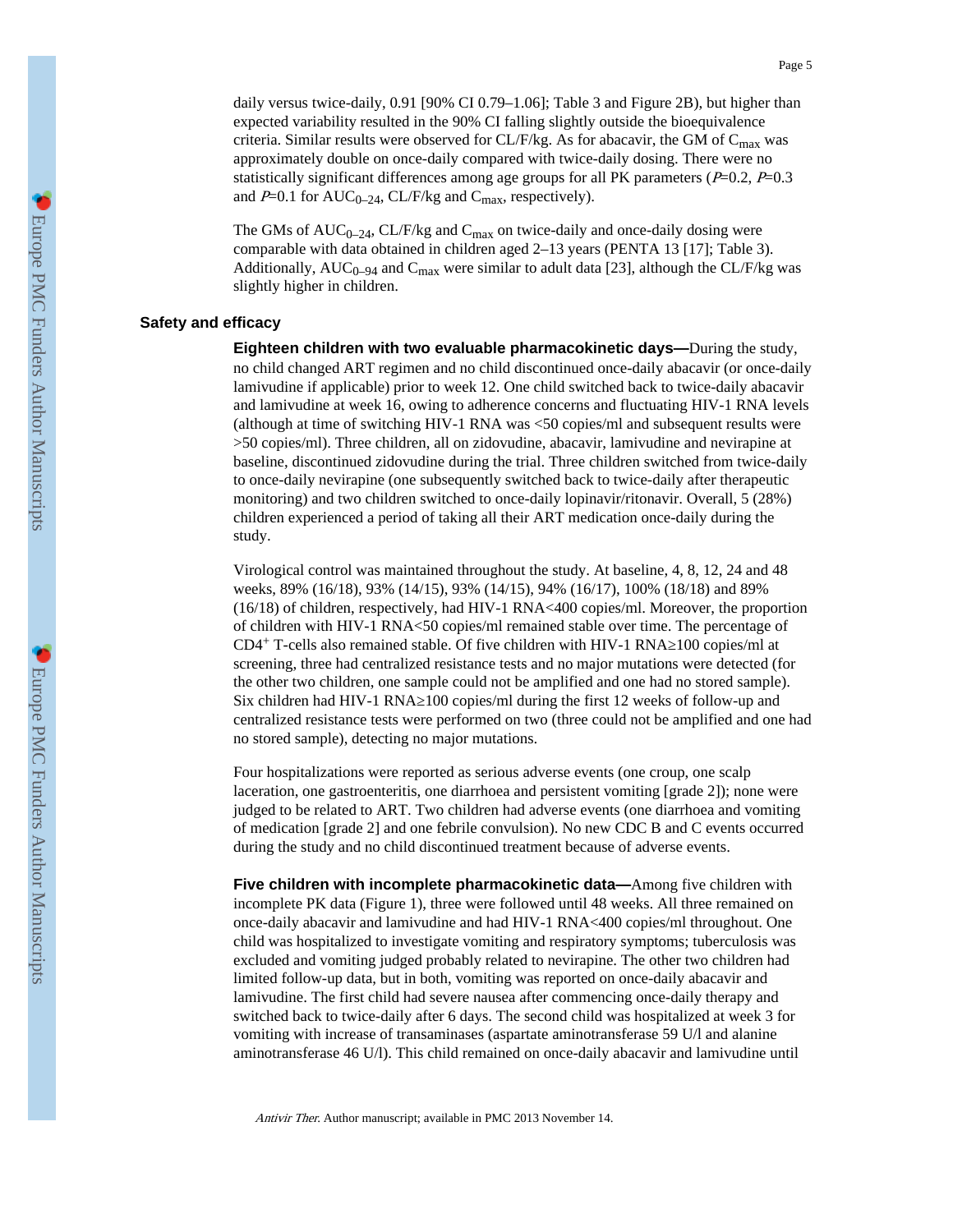their second PK assessment (PK data incomplete because of lost samples from first PK day), but then immediately switched back to twice-daily.

## **Adherence and acceptability**

At baseline, 4 and 12 weeks, 18/18, 18/18 and 16/18 carers, respectively, completed questionnaires. Reported adherence since the last clinical visit on a visual analogue scale ranged between 70% and 100%: 71% (week 0), 80% (week 4) and 69% (week 12) recorded 100% adherence. At week 0, one child missed a lamivudine dose the day before the PK assessment day and another child missed one abacavir, lamivudine and lopinavir/ritonavir dose 2 days before the PK assessment day. At weeks 4 and 12, no carers reported missed doses over the previous 3 days.

At baseline, all carers thought switching from twice-daily to once-daily would make things easier for them (15/18 [83%] a lot and 3/18 [17%] a little). This was supported after the switch to once-daily abacavir/lamivudine, with all carers reporting that the switch had made things easier for them (11/16 [69%] a lot and 5/16 [31%] a little). Overall, all carers (apart from one who were unsure) preferred once-daily dosing and 14/16 (88%) preferred to give the once-daily dose in the morning.

## **Discussion**

In HIV-1-infected children aged 3–<36 months, bioequivalence was demonstrated on  $AUC_{0-24}$  between twice-daily and once-daily dosing for abacavir; very similar  $AUC_{0-24}$ values were observed for lamivudine, although the 90% CI for the GMR fell slightly outside the pre-set bioequivalence criteria. As expected, the observed  $C_{\text{max}}$  was approximately 2 $\times$ higher on once-daily compared with twice-daily therapy for both drugs. Analysis of agerelated differences was limited by the small sample size per age group; however, no consistent trend with age for  $AUC_{0-24}$ , CL/F/kg or  $C_{\text{max}}$  max was seen for either drug.

For abacavir, PK data in children aged 2–13 years (PENTA 13 [17]) were comparable with data in this study. CL/F/kg was higher in children from both studies than in adults (CAL102120 [22]). This might be explained by a difference in the relationship between CL/ F and weight, as CL/F has been reported to increase linearly with weight in children [25] but exponentially (scaling 0.8) in adults [26]. This could lead to an apparent higher weightnormalized CL/F in children compared with adults. Studies covering a larger age range are required to further evaluate the effect of age and weight on clearance.

For lamivudine, age-dependent CL/F has been widely studied in children and a cutoff for change at approximately 6 years has been reported [27]; lamivudine AUC was reported to be similar in children aged >6 years receiving 8 mg/kg/day to adults receiving approximately 4 mg/kg/day (300 mg/day), but higher doses (>8 mg/kg/day) were required for children <6 years to achieve a comparable AUC. In our study, CL/F was comparable to that previously reported (0.66 l/[h•kg]) in 59 children with a similar age range: 29 days to 3 years [28]. Further work on a larger dataset is needed to confirm these results because of high variability; however, average  $AUC_{0-24}$  values for lamivudine in PENTA 15 were very similar to those observed in the adult data [23].

We did not measure concentrations of the active intracellular triphosphates of abacavir and lamivudine, as analysis is technically challenging and requires large volumes of blood. Although the correlation between plasma concentration of an NRTI and its intracellular triphosphate is imperfect, it is reasonable to assume that if plasma levels of the parent compound are similar on once-daily and twice-daily dosing then, as in adults [22,23], intracellular levels will also be similar.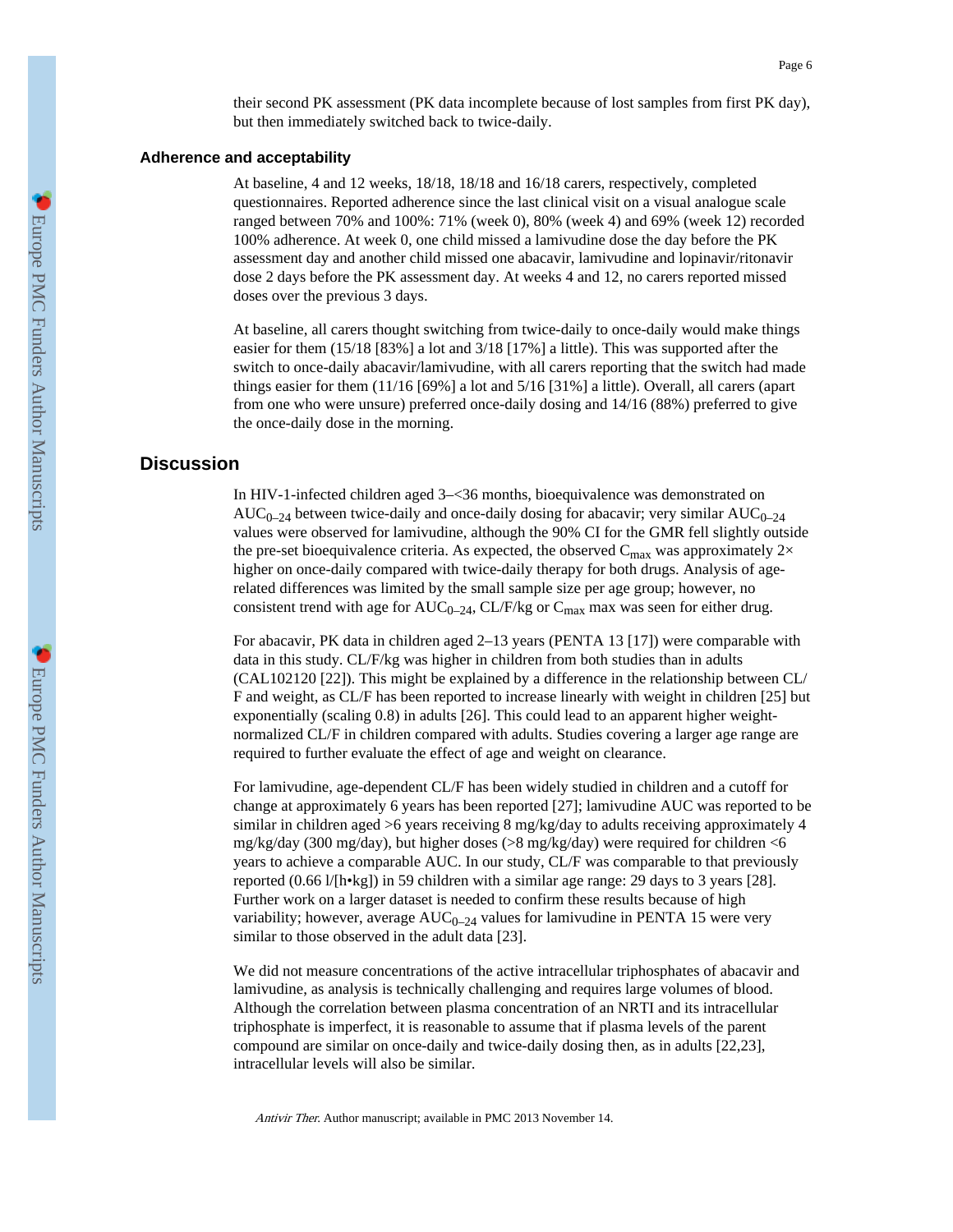Europe PMC Funders Author Manuscripts

PENTA 15 was designed primarily as a single-arm crossover PK study and so strong conclusions cannot be drawn about efficacy and safety of once-daily use of abacavir and lamivudine. However, we observed no evidence of loss of efficacy over 48 weeks and there were no major safety concerns. Of note, two children with incomplete PK data experienced vomiting shortly after commencing once-daily abacavir and lamivudine, which caused them to switch back to twice-daily. Large volumes of liquids might not be appropriate for all

Virological efficacy results in this study were similar to those observed in children aged 2– 13 years (PENTA 13 [17]); in PENTA 13, during 24 weeks of follow-up no child  $(n=20)$ discontinued once-daily dosing and similar proportions had undetectable HIV-1 RNA at baseline (16/20 [80%]) and 24 weeks (17/19 [89%]). In adults, a trial of 770 participants [15] demonstrated that abacavir once-daily in combination with once-daily lamivudine and efavirenz was non-inferior to abacavir twice-daily: at 48 weeks, 66% in the once-daily arm compared with 68% in the twice-daily arm had undetectable HIV-1 RNA. For lamivudine, a trial of 554 adults [16] demonstrated that lamivudine once-daily in combination with zidovudine and efavirenz was equivalent to twice-daily dosing: at 48 weeks, 61% in the once-daily arm compared with 59% in the twice-daily arm had undetectable HIV-1 RNA. This has led to once-daily abacavir and lamivudine being a recommended dosing option for these drugs in adults. Data from a substudy of the ARROW trial [29] on 24 Ugandan children aged 3–12 years have recently reported similar  $AUC_{0-24}$  values for twice-daily and once-daily abacavir and lamivudine. Further efficacy and safety data will be available from a planned randomization of several hundred children to receive twice-daily or once-daily dosing of abacavir and lamivudine within the ARROW trial.

Following the results from the CHER trial [30], guidelines recommend [31,32] infants start ART as soon as possible after diagnosis; therefore, children infected vertically with HIV-1 are likely to face lifelong treatment. In this study, good adherence to ART was reported throughout and all carers reported that daily dosing made life easier. Comments included, 'it makes it a lot easier if you're leaving a child with someone else, for example, a childminder', 'will not affect his sleeping any more', 'I will manage to work in the morning', 'tranquillity in the evening' and 'easier to remember'. In PENTA 13 [14], 71% of carers also reported that once-daily dosing of lamivudine/abacavir made things easier. Although once-daily dosing might be 'less forgiving', if doses are missed this might be offset by better long-term adherence and durability of ART with once-daily dosing, as is now the goal for all therapy in adults.

In conclusion, PENTA 15 showed no major concerns with respect to the pharmacokinetics, efficacy or safety of once-daily dosing of abacavir and lamivudine in children aged 3–<36 months. Data supports findings from the PENTA 13 trial and suggests that carers and children, as well as adults, could benefit from the option of safe, effective and more manageable daily ART regimens. However, at present, individual monitoring of children on once-daily therapy is essential and once-daily versus twice-daily regimens of abacavir and lamivudine should be further explored in large comparative efficacy and safety studies.

## **Acknowledgments**

infants.

We thank all the children, families and staff from the centres participating in the PENTA 15 study.

## **References**

1. Mocroft A, Ledergerber B, Katlama C, et al. Decline in the AIDS and death rates in the EuroSIDA study: an observational study. Lancet. 2003; 362:22–29. [PubMed: 12853195]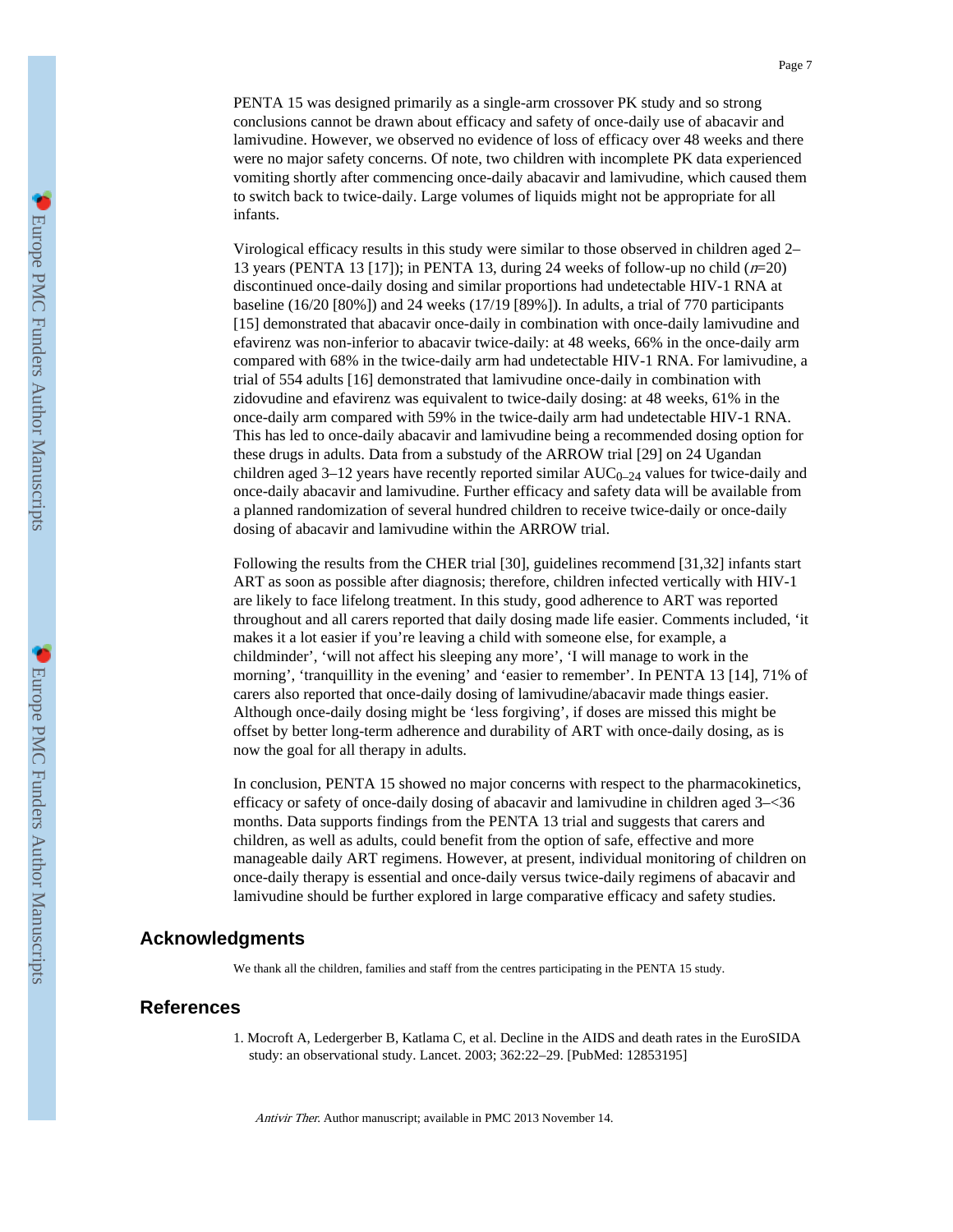- 2. Murphy EL, Collier AC, Kalish LA, et al. Highly active antiretroviral therapy decreases mortality and morbidity in patients with advanced HIV disease. Ann Intern Med. 2001; 135:17–26. [PubMed: 11434728]
- 3. Paterson DL, Swindells S, Mohr J, et al. Adherence to protease inhibitor therapy and outcomes in patients with HIV infection. Ann Intern Med. 2000; 133:21–30. [PubMed: 10877736]
- 4. Chi BH, Cantrell RA, Zulu I, et al. Adherence to first-line antiretroviral therapy affects nonvirologic outcomes among patients on treatment for more than 12 months in Lusaka, Zambia. Int J Epidemiol. 2009; 38:746–756. [PubMed: 19223334]
- 5. Montaner JS, Reiss P, Cooper D, et al. A randomized, double-blind trial comparing combinations of nevirapine, didanosine, and zidovudine for HIV-infected patients: the INCAS Trial. JAMA. 1998; 279:930–937. [PubMed: 9544767]
- 6. Gibb DM, Goodall RL, Giacomet V, McGee L, Compagnucci A, Lyall H. Adherence to prescribed antiretroviral therapy in human immunodeficiency virus-infected children in the PENTA 5 trial. Pediatr Infect Dis J. 2003; 22:56–62. [PubMed: 12544410]
- 7. Pontali E. Facilitating adherence to highly active antiretroviral therapy in children with HIV infection: what are the issues and what can be done? Paediatr Drugs. 2005; 7:137–149. [PubMed: 15977960]
- 8. Reddington C, Cohen J, Baldillo A, et al. Adherence to medication regimens among children with human immunodeficiency virus infection. Pediatr Infect Dis J. 2000; 19:1148–1153. [PubMed: 11144374]
- 9. Stone VE, Jordan J, Tolson J, Miller R, Pilon T. Perspectives on adherence and simplicity for HIVinfected patients on antiretroviral therapy: self-report of the relative importance of multiple attributes of highly active antiretroviral therapy (HAART) regimens in predicting adherence. J Acquir Immune Defic Syndr. 2004; 36:808–816. [PubMed: 15213564]
- 10. Maitland D, Jackson A, Osorio J, Mandalia S, Gazzard BG, Moyle GJ. Switching from twice-daily abacavir and lamivudine to the once-daily fixed-dose combination tablet of abacavir and lamivudine improves patient adherence and satisfaction with therapy. HIV Med. 2008; 9:667–672. [PubMed: 18631255]
- 11. Molina JM. Efficacy and safety of once-daily regimens in the treatment of HIV infection. Drugs. 2008; 68:567–578. [PubMed: 18370438]
- 12. Maggiolo F, Ripamonti D, Arici C, et al. Simpler regimens may enhance adherence to antiretrovirals in HIV-infected patients. HIV Clin Trials. 2002; 3:371–378. [PubMed: 12407486]
- 13. Portsmouth SD, Osorio J, McCormick K, Gazzard BG, Moyle GJ. Better maintained adherence on switching from twice-daily to once-daily therapy for HIV: a 24-week randomized trial of treatment simplification using stavudine prolonged-release capsules. HIV Med. 2005; 6:185–190. [PubMed: 15876285]
- 14. LePrevost M, Green H, Flynn J, et al. Adherence and acceptability of once daily lmivudine and abacavir in human immunodeficiency virus type-1 infected children. Pediatr Infect Dis J. 2006; 25:533–537. [PubMed: 16732152]
- 15. Moyle GJ, Dejesus E, Cahn P, et al. Abacavir once or twice daily combined with once-daily lamivudine and efavirenz for the treatment of antiretroviral-naive HIV-infected adults: results of the Ziagen Once Daily in Antiretroviral Combination Study. J Acquir Immune Defic Syndr. 2005; 38:417–425. [PubMed: 15764958]
- 16. Dejesus E, McCarty D, Farthing CF, et al. Once-daily versus twice-daily lamivudine, in combination with zidovudine and efavirenz, for the treatment of antiretroviral-naive adults with HIV infection: a randomized equivalence trial. Clin Infect Dis. 2004; 39:411–418. [PubMed: 15307010]
- 17. Bergshoeff A, Burger D, Verweij C, et al. Plasma pharmacokinetics of once- versus twice-daily lamivudine and abacavir: simplification of combination treatment in HIV-1-infected children (PENTA-13). Antivir Ther. 2005; 10:239–246. [PubMed: 15865218]
- 18. King JR, Kimberlin DW, Aldrovandi GM, Acosta EP. Antiretroviral pharmacokinetics in the paediatric population: a review. Clin rharmacokinet. 2002; 41:1115–1133.
- 19. Johnson MA, Moore KH, Yuen GT, Bye A, Pakes GE. Clinical pharmacokinetics of lamivudine. Clin Pharmacokinet. 1999; 36:41–66. [PubMed: 9989342]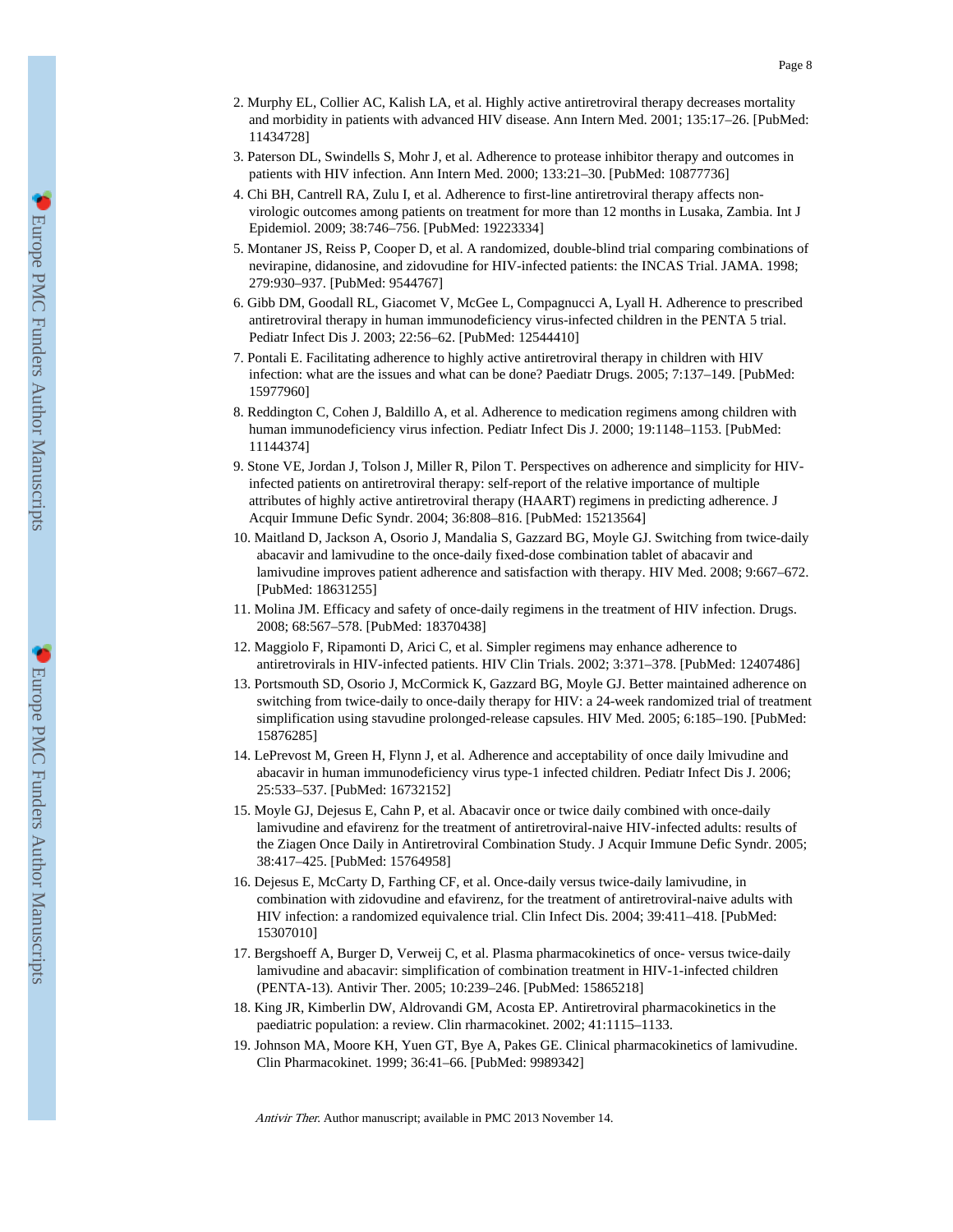- 20. Yuen GJ, Weller S, Pakes GE. A review of the pharmacokinetics of abacavir. Clin Pharmacokinet. 2008; 47:351–371. [PubMed: 18479171]
- 21. Verweij-van Wissen CP, Aarnoutse RE, Burger DM. Simultaneous determination of the HIV nucleoside analogue reverse transcriptase inhibitors lamivudine, didanosine, stavudine, zidovudine and abacavir in human plasma by reversed phase high performance liquid chromatography. J Chromatogr B Analyt Tecbnol Biomed Life Sci. 2005; 816:121–129.
- 22. Moyle G, Boffito M, Fletcher C, et al. Steadv-state pharmacokinetics of abacavir in plasma and intracellular carbovir triphosphate following administration of abacavir at 600 milligrams once daily and 300 milligrams twice daily in human immunodeficiency virus-infected subjects. Antimicrob Agents Chemother. 2009; 53:1532–1538. [PubMed: 19188387]
- 23. Yuen GJ, Lou Y, Bumgarner NF, et al. Equivalent steady-state pharmacokinetics of lamivudine in plasma and lamivudine triphosphate within cells following administration of lamivudine at 300 milligrams once daily and 150 milligrams twice daily. Antimicrob Agents Chemother. 2004; 48:176–182. [PubMed: 14693537]
- 24. Johnson VA, Brun-Vezinet F, Clotet B, et al. Update of the drug resistance mutations in HIV-1: spring 2008. Top HIV Med. 2008; 16:62–68. [PubMed: 18441382]
- 25. Jullien V, Urien S, Chappuy H, et al. Abacavir pharmacokinetics in human immunodeficiency virus-infected children ranging in age from 1 month to 16 years: a population analysis. J Clin Pharmacol. 2005; 45:257–264. [PubMed: 15703361]
- 26. Jullien V, Treluyer JM, Chappuy H, et al. Weight related differences in the pharmacokinetics of abacavir in HIV-infected patients. Br J Clin Pharmacol. 2005; 59:183–188. [PubMed: 15676040]
- 27. Burger DM, Verweel G, Rakhmanina N, et al. Age-dependent pharmacokinetics of lamivudine in HIV-infected children. Clin Pharmacol Ther. 2007; 81:517–520. [PubMed: 17329994]
- 28. Tremoulet AH, Capparelli EV, Patel P, et al. Population pharmacokinetics of lamivudine in human immunodeficiency virus-exposed and -infected infants. Antimicrob Agents Chemother. 2007; 51:4297–4302. [PubMed: 17893155]
- 29. Musiime, V.; Ferrier, A.; Kitaka, SB., et al. Pharmacokinetics of once versus twice daily lamivudine and abacavir in HIV-1 infected Ugandan children in the ARROW trial. 5th IAS Conference on HIV Pathogenesis; Cape Town, South Africa. 19–22 July 2009; Abstract WEPEB271
- 30. Violari A, Cotton MF, Gibb DM, et al. Early antiretroviral therapy and mortality among HIVinfected infants. N Engl J Med. 2008; 359:2233–2244. [PubMed: 19020325]
- 31. PENTA Steering Committee. PENTA 2009 guidelines for the use of antiretroviral therapy in paediatric HIV-1 infection. HIV Med. 2009; 10:591–613. [PubMed: 19878352]
- 32. Working Group on Antiretroviral Therapy and Medical Management of HIV-infected Children. Guidelines for the use of antiretroviral agents in pediatric HIV infection. US Department of Health and Human Services; Updated 23 February 2009Available from [http://aidsinfo.nih.gov/](http://aidsinfo.nih.gov/ContentFiles/PediatricGuidelines.pdf) [ContentFiles/PediatricGuidelines.pdf](http://aidsinfo.nih.gov/ContentFiles/PediatricGuidelines.pdf) [Accessed 17 June 2009]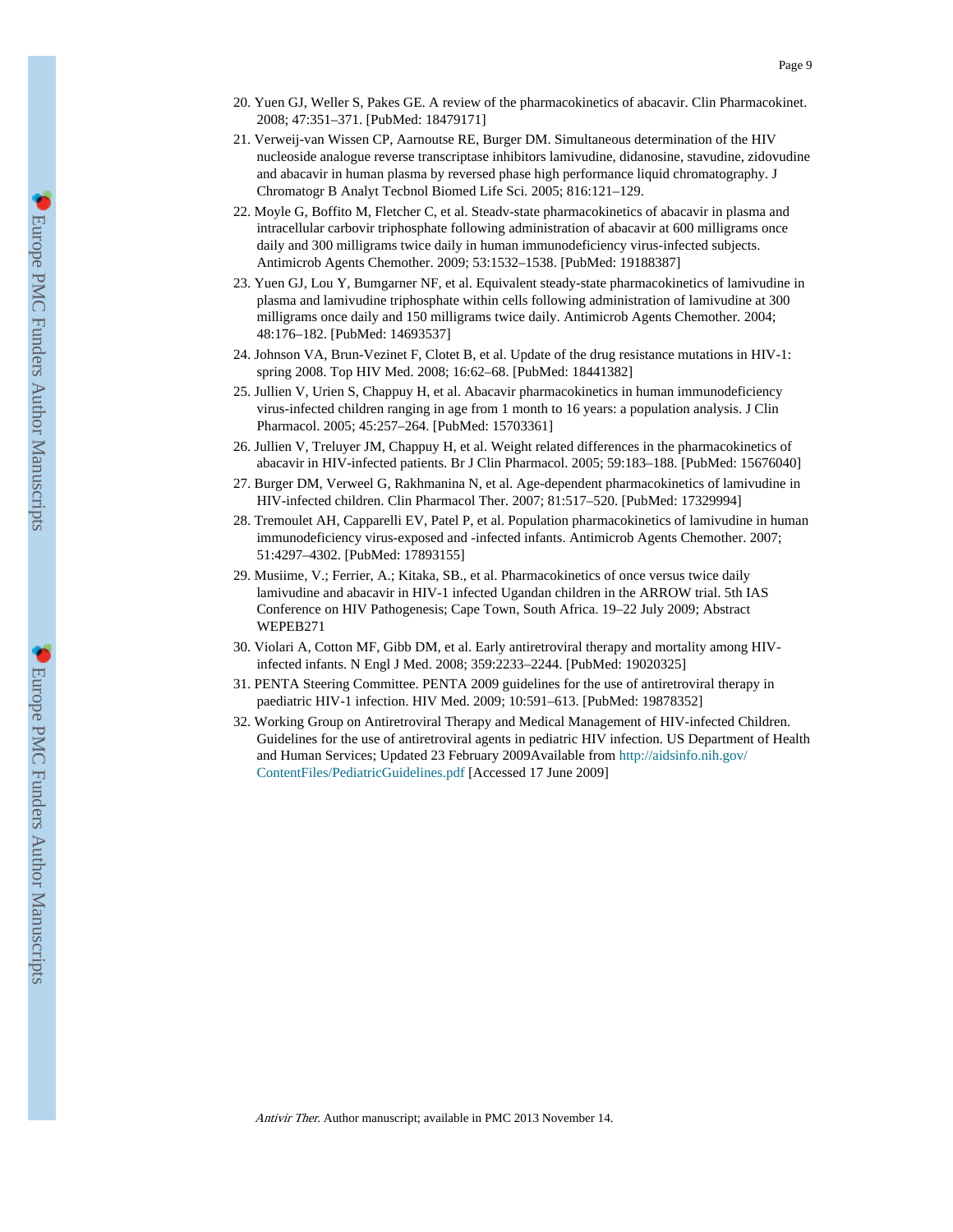



### **Figure 1.**

PENTA 15 participant flow

ABC, abacavir;  $C_{max}$ , maximum plasma concentration;  $C_{min}$ , minimum plasma concentration; HIV-1, HIV type-1; PK, pharmacokinetic; 3TC, lamivudine; ±, with or without.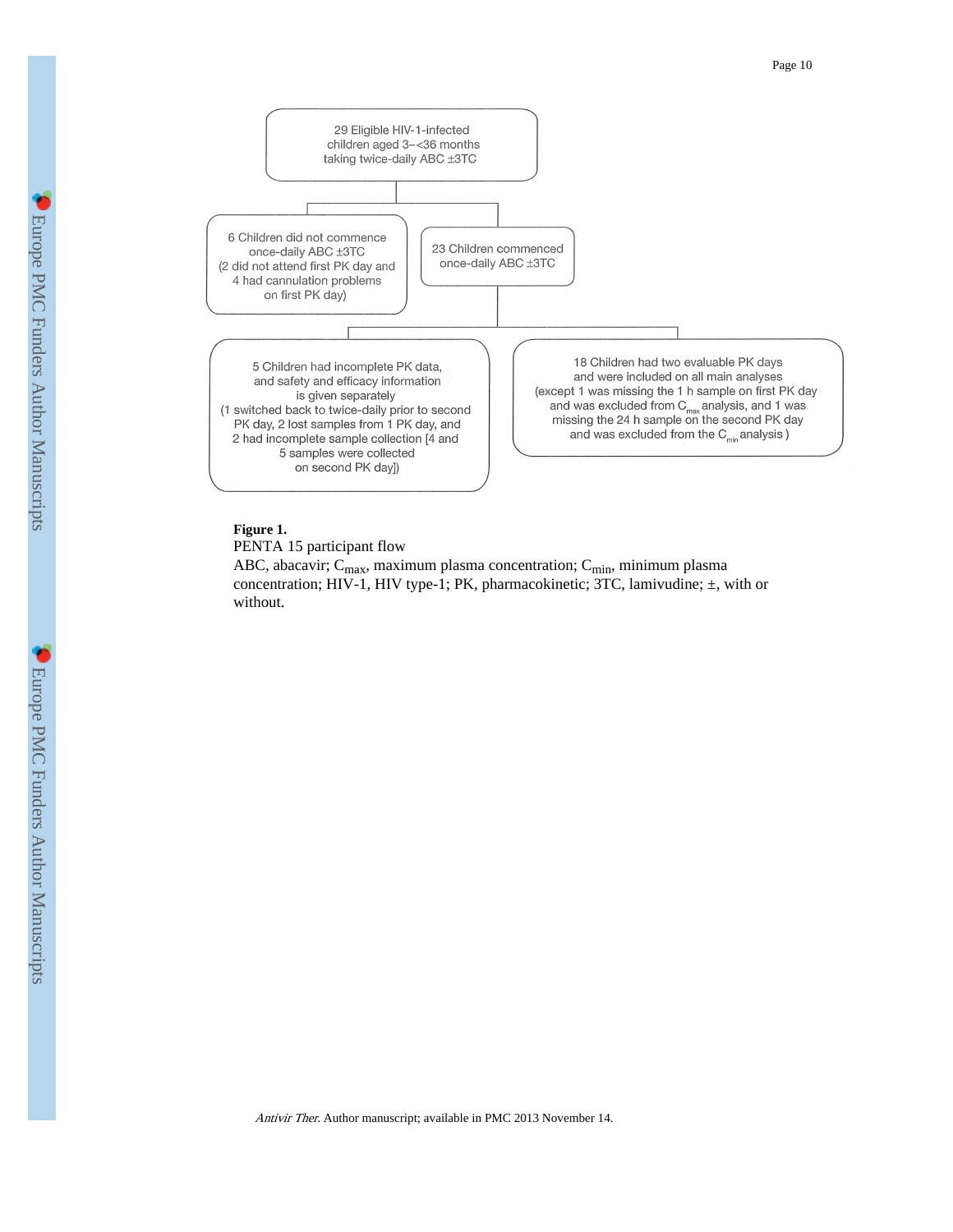

## **Figure 2.**

Geometric mean plasma concentrations with 95% confidence intervals Geometric means (95% confidence interval) of plasma concentrations of **(A)** abacavir and **(B)** lamivudine.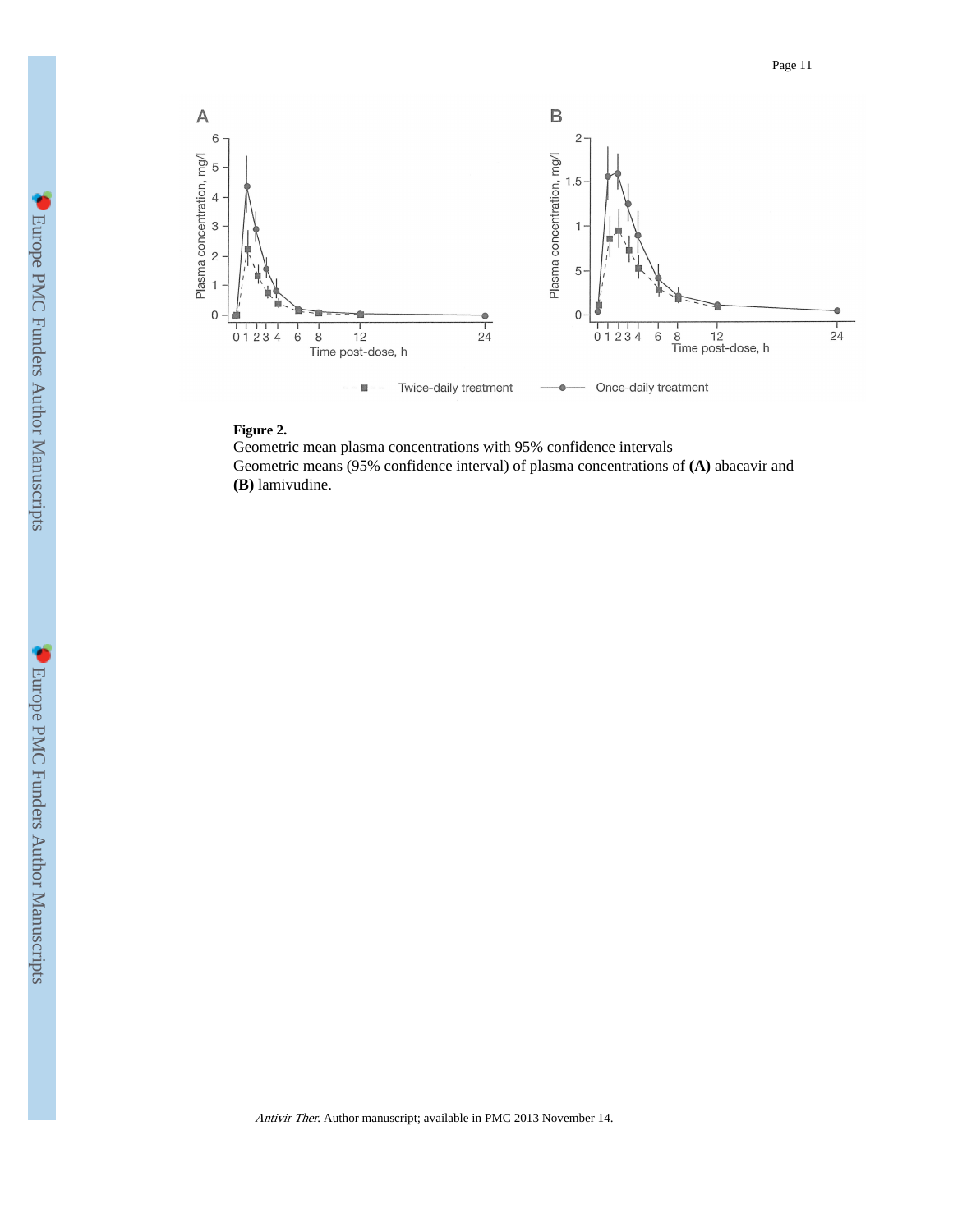#### **Table 1**

#### Baseline characteristics

| Characteristic                                  | Value              |
|-------------------------------------------------|--------------------|
| Evaluable children, $n\%$ )                     | 18 (100)           |
| Median age, months (IQR)                        | 23.4 (12.1-27.8)   |
| Age range                                       |                    |
| $3 - 12$ months, $n$ (%)                        | 4(22)              |
| 12– $\lt 24$ months, $n$ (%)                    | 6(33)              |
| 24– $\lt36$ months, $n$ (%)                     | 8(44)              |
| Gender                                          |                    |
| Male, $n\left(\%\right)$                        | 10(56)             |
| Female, $n$ (%)                                 | 8(44)              |
| Median body weight, kg (IQR)                    | $11.3(10.3-13.0)$  |
| Ethnic origin                                   |                    |
| White, $n\left(\%\right)$                       | 3(17)              |
| Black, $n$ (%)                                  | 14(78)             |
| Mixed, $n\left(\%\right)$                       | 1(6)               |
| CDC stage                                       |                    |
| $N, n$ (%)                                      | 7(39)              |
| A, $n\left(\%\right)$                           | 3(17)              |
| $B, n$ (%)                                      | 1(6)               |
| $C, n$ (%)                                      | 7(39)              |
| Median cumulative ART exposure, months (IQR)    | $11.3(7.4 - 21.6)$ |
| Antiretroviral therapy combination <sup>a</sup> |                    |
| 3TC+ABC+NVP ( $\pm$ AZT or $\pm$ d4T), $n$ (%)  | 10(56)             |
| $3TC+ABC+LPV/r$ ( $\pm AZT$ ), $n$ (%)          | 7(39)              |
| $FTC+ABC+LPV/r, n$ (%)                          | 1(6)               |

 $A$ Il children were taking all antiretroviral therapy (ART) drugs twice daily, with two exceptions: one child, who was on lamivudine (3TC) and abacavir (ABC), was taking nevirapine (NVP) once daily; and one child on abacavir (ABC) and lopinavir/ritonavir (LPV/r) was taking emtricitabine (FTC) once daily. The child evaluated for ABC only was 24–<36 months of age, female, 15.0 kg, White, CDC stage C and taking FTC, ABC plus LPV/r. AZT, zidovudine; d4T, stavudine; IQR, interquartile range.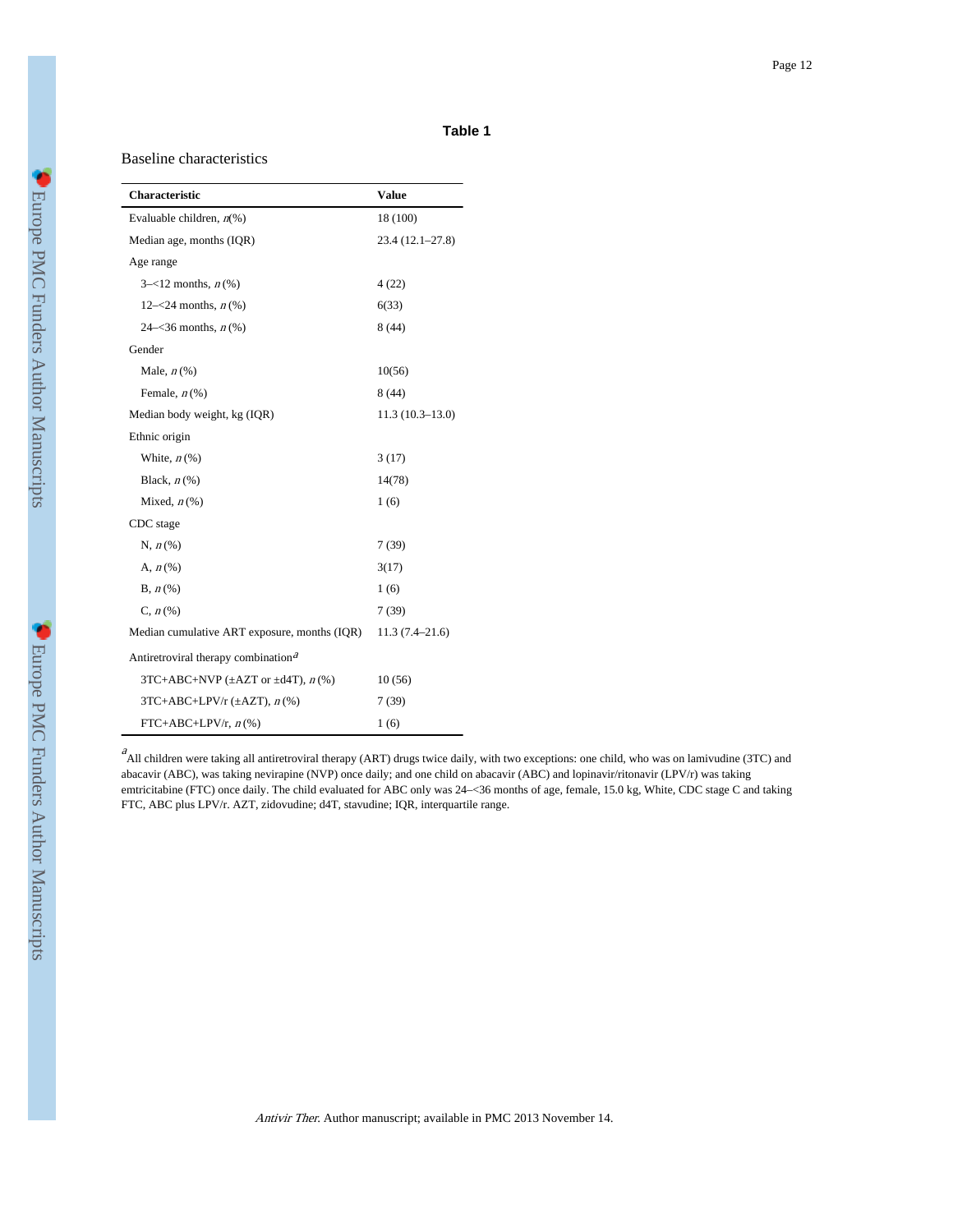#### **Table 2**

#### Abacavir pharmacokinetic parameters

| PK parameter            | <b>Study</b><br>(subdivided by age<br>group) | Evaluable<br>patients, n | GM (95% CI)<br>twice-daily | GM (95% CI)<br>once-daily                   | GMR (90% CI)<br>once-daily versus<br>twice-daily | Reference |
|-------------------------|----------------------------------------------|--------------------------|----------------------------|---------------------------------------------|--------------------------------------------------|-----------|
| $AUC_{0-24}$ , h•mg/l   | PENTA 15                                     | 18                       | 10.85 (8.89-13.24)         | 11.57 (9.89–13.53)                          | $1.07(0.92 - 1.23)$                              |           |
|                         | $3 - 12$ months                              | 4                        | $12.68(6.52 - 24.64)$      | 15.90 (8.86–28.52)                          | $1.25(1.12 - 1.41)$                              |           |
|                         | $12 - 24$ months                             | 6                        | 13.89 (10.40-18.54)        | $10.60(7.68 - 14.63)$                       | $0.76(0.56 - 1.05)$                              |           |
|                         | $24 - 36$ months                             | 8                        | $8.34(6.27-11.08)$         | $10.53(8.87-12.50)$                         | $1.26(1.07-1.48)$                                |           |
|                         | PENTA 13                                     | 14                       | 9.91 $(8.26 - 11.89)^{a}$  | 13.37 $(11.80 - 15.16)^{a}$                 | $1.35(1.19-1.54)$                                | $[17]$    |
|                         | $2-6$ years                                  | 9                        | $9.27(7.06 - 12.18)^{a}$   | 13.55 $(11.19 - 16.42)^{a}$                 | $\qquad \qquad -$                                |           |
|                         | $>6-13$ years                                | 5                        | 11.17 $(8.76 - 14.24)^{a}$ | $13.06(10.91-15.63)^{a}$                    | $\overline{\phantom{0}}$                         |           |
|                         | CAL102120 $b$                                | 27                       | $7.90(6.66 - 9.39)$        | $8.52(7.23 - 10.04)$                        | $1.08(1.02 - 1.15)$                              | $[22]$    |
| CL/F/kg, l/h•kg         | PENTA 15                                     | 18                       | $1.47(1.21-1.79)$          | $1.38(1.17-1.62)$                           | $0.94(0.81 - 1.08)$                              |           |
|                         | $3 - 12$ months                              | 4                        | $1.23(0.61 - 2.48)$        | $0.97(0.52 - 1.81)$                         | $0.79(0.71 - 0.88)$                              |           |
|                         | $12 - 24$ months                             | 6                        | $1.17(0.94 - 1.46)$        | $1.52(1.11-2.09)$                           | $1.30(0.97-1.76)$                                |           |
|                         | $24 - 36$ months                             | 8                        | $1.91(1.44 - 2.53)$        | $1.52(1.29-1.78)$                           | $0.79(0.66 - 0.95)$                              |           |
|                         | PENTA 13                                     | 14                       | 1.58 $(1.30-1.93)^{d}$     | $1.16(1.01-1.34)^{a}$                       | $0.73(0.64 - 0.84)$                              | $[17]$    |
|                         | $2-6$ years                                  | 9                        | $1.80(1.37-2.36)^{a}$      | 1.21 $(1.00-1.47)^{a}$                      | $\overline{\phantom{0}}$                         |           |
|                         | $>6-13$ years                                | 5                        | 1.26 $(0.96-1.64)^{a}$     | $1.08(0.81-1.44)^{a}$                       |                                                  |           |
|                         | CAL102120 $b$                                | 27                       | $1.09(0.91-1.29)$          | $1.01(0.86 - 1.19)$                         | $0.93(0.86 - 1.00)$                              | $[22]$    |
| $C_{\rm max}$ , mg/l    | PENTA 15                                     |                          | $1.38(1.17-1.62)$          | $4.68(3.86 - 5.67)$                         | $2.04(1.73 - 2.42)$                              |           |
|                         | $3 - 12$ months                              | 4                        | 2.43 (1.37–4.31)           | $5.89(2.83 - 12.26)$                        | 2.42 (1.64–3.59)                                 |           |
|                         | $12 - 24$ months                             | 6                        | $3.18(2.24 - 4.52)$        | $5.29(3.70-7.56)$                           | $1.66(1.12 - 2.46)$                              |           |
|                         | $24 - 36$ months                             | 7c                       | $1.67(1.10-2.53)$          | $3.69(2.95-4.61)$                           | $2.21(1.74 - 2.80)$                              |           |
|                         | PENTA 13                                     | 14                       | $2.14(1.79 - 2.56)^{a}$    | 4.80 $(4.04 - 5.71)^{a}$                    | $2.25(1.83 - 2.77)$                              | $[17]$    |
|                         | $2-6$ years                                  | 9                        | $1.94(1.50 - 2.51)^{a}$    | 5.07 $(3.92 - 6.56)^{a}$                    |                                                  |           |
|                         | $>6-13$ years                                | 5                        | $2.54(2.00-3.22)^{a}$      | 4.36 $(3.39 - 5.60)^{a}$                    |                                                  |           |
|                         | CAL102120 $b$                                | 27                       | $1.84(1.58 - 2.15)$        | $3.85(3.34 - 4.42)$                         | $2.09(1.88 - 2.32)$                              | $[22]$    |
| $C_{\text{min}}$ , mg/l | PENTA 15                                     | 17 <sup>d</sup>          | 0.03 $(<0.015-0.08)^e$     | $\leq 0.015 \leq 0.015 - 0.07$ <sup>e</sup> | N/A                                              |           |
| $T_{1/2}$ , h           | PENTA 15                                     | 18                       | 1.66 $(0.99-2.95)^e$       | $2.15(1.40-4.98)^e$                         | N/A                                              |           |

 $a_{90\%}$  confidence interval (CI).

 $b$ Adult study.

Cone child excluded because of a missing 1 h plasma concentration on the first pharmacokinetic (PK) sampling day.

d One child excluded because of a missing 24 h plasma concentration on the second PK sampling day.

eMedian (range). AUC0-24, daily area under the plasma concentration-time curve; CL/F/kg, apparent oral clearance relative to body weight; Cmax, maximum plasma concentration; Cmin, minimum plasma concentration; GM, geometric mean; GMR, geometric mean ratio; N/A, not applicable; T1/2, elimination half-life.